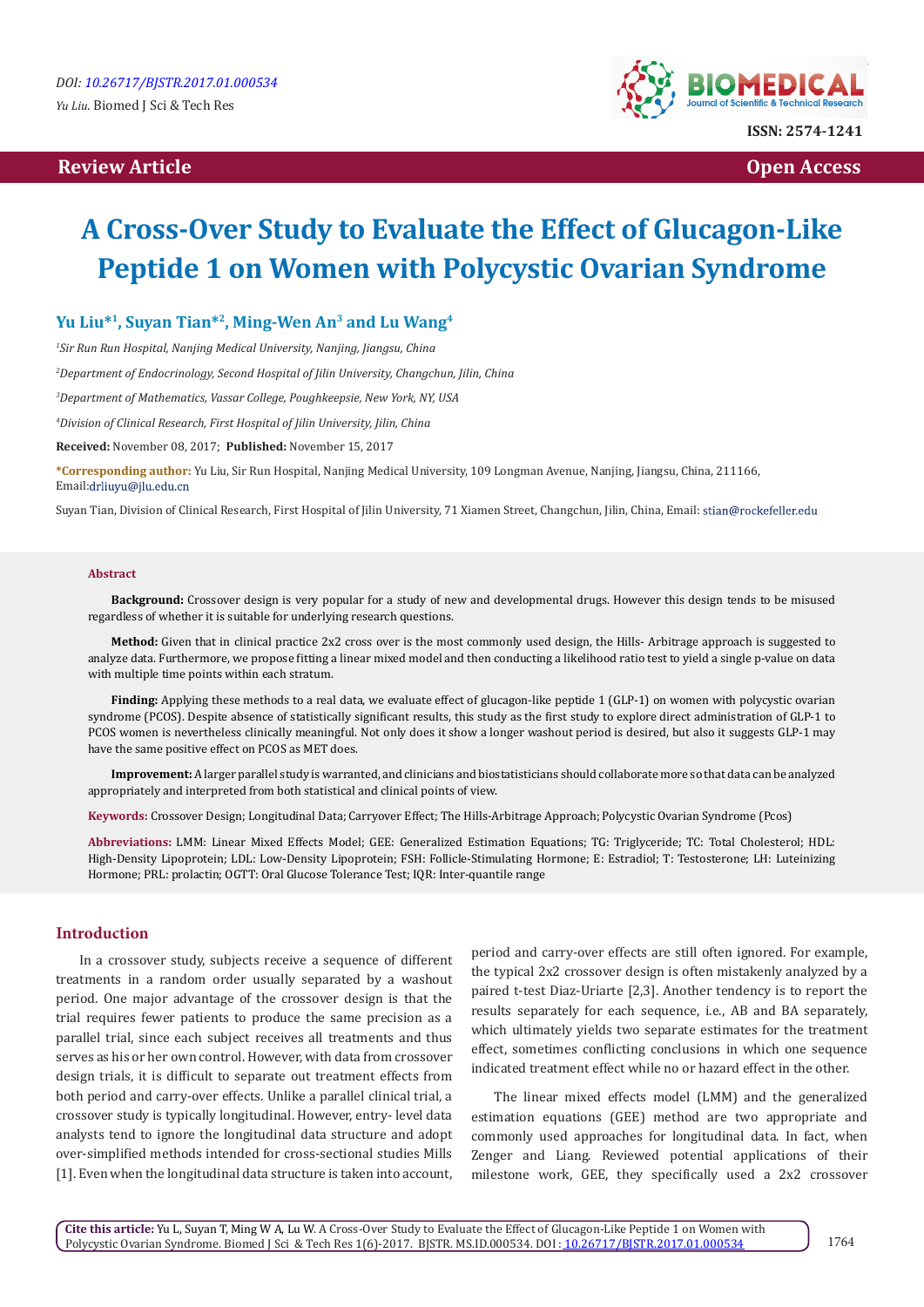design as an example. Unfortunately, these methods can appear computationally complicated and theoretically difficult for a clinician or an entry-level statistician. Yet in clinical practice, a 2x2 crossover design is the most commonly used design. We suggest to use the Hills-Arbitrage approach Grizzle, Hills and Arbitrage [1,4,5] to analyze data from such a design. The Hills-Arbitrage approach is essentially a two-sample t-test for a continuous variable, and is thus likely to be familiar to clinicians and entry-level statisticians. Furthermore, it had been demonstrated there were connections among LMM, GEE, and Hills-Arbitrage approach by Diaz-Uriarte [4], thus adding further appeal to the Hill-Arbitrage [1] approach. Further, we propose fitting a linear mixed model and conducting a likelihood ratio test to yield a single p-value on data from a 2x2 crossover study with multiple time points longitudinally measured within each sequence and treatment stratum. Clinicians are often concerned about whether there is a treatment effect, and thus having a single p-value on which they can make a decision is a very appealing feature. Polycystic ovarian syndrome (PCOS), a common endocrine disorder affecting 5-10% of reproductive-aged women, is a common cause of menstrual irregularity, hirsutism, and anovulatory infertility Knochenhauer, Asunción [2,6] So far, the crossover design is also a prevalent choice of evaluating the treatment effect of an intervention to PCOS, e.g., Wang [7]. It has been reported that women with PCOS may have altered in cretin hormone response Svendsen [8]. Metformin (MET) is widely used as a treatment for PCOS, probably by increasing glucagon-like peptide 1 (GLP-1) biosynthesis and secretion, thus increasing the incretion effect Svendsen [8]. This motivated us to propose direct administration of GLP-1 to women with PCOS.

#### **Materials and Methods**

**Hills-Arbitrage approach:** First, we give a brief describe on Hills-Arbitrage approach. Using the notation in (Diaz-Urinate 2002; Jones and Ken ward 2003), the statistical model for a 2 by 2 crossover study can be expressed as,

# $\gamma ijk = \mu \quad Sik + \pi\varphi + \tau d + \varepsilon ijk$  (1)

where  $\frac{1}{1}$  is the period effect for the period j=1, 2,  $\frac{1}{d}$  is the direct treatment effect for the treatment d=A,B,  $S_{ik}$  is the random subject effect for subject k in sequence i, and  $e_{ik}$  is the random noise for subject k in period j and sequence I, and it is assumed that eijk  $\sim$  N (0, ) 2. Without loss of generality, the response variable yijk is assumed to be quantitative and to have a normal distribution. For each sequence (i.e., AB and BA), the treatment difference was calculated, yielding d12<sub>AB</sub>, namely, Y1<sub>AB</sub> -Y2<sub>AB</sub> and d21<sub>BA</sub>, namely,  $Y2_{\text{pa}}-Y1_{\text{pa}}$ . The Hills- Arbitrage approach tests the treatment effect (or treatment difference between A and B) by averaging the means of d12<sub>AB</sub> and d21<sub>BA</sub>. With some algebra, it can be shown that the estimator given by HA approach is unbiased for the treatment difference,  $\frac{1}{1}$   $\frac{1}{2}$ . In addition, one half of the difference between the means of d12<sub>AB</sub> and d21<sub>BA</sub> can be used as a test statistic to evaluate the period effect. Even though there is no specific parameter for the sequence effect in Equation 1, the inequality of carry-over effect in both sequences still can be tested by comparing  $Y1_{AB}$  +Y2<sub>AB</sub> with  $Y1_{BA}$ +Y2<sub>BA</sub>. When this is tested to be statistically significant, the Hills-Arbitrage approach suggests a two-stage

procedure to evaluate on the treatment effect because the average between the means of d12<sub>AB</sub> and d21<sub>BA</sub> is subject to biases. This procedure was criticized by Freeman, Senn [6,9,10] mainly for its inflated type I error and thus potential misleading conclusions. For detailed descriptions on the Hills-Arbitrage approach, see Hills and Arbitrage, Diaz-Uriarte [1,4]. Also, interested readers are referred to Senn [9] for the diagram of the two-stage procedure of Hills-Arbitrage approach.

#### **The Approach for 2 2 Longitudinal Cross-Over Design**

To implement the Hills-Arbitrage approach more smoothly, we may rewrite the statistical model in Equation 1 as below,

yijk 0 Sik 1I(Period 1 2I(sequence AB 3I(treatment A) eijk (2)

Where  $I(x)$  is an indicator function and equals to one if x is true, 0 otherwise.  $S_{ik}$  and  $e_{ik}$  are the same as in Equation 1. In this equation, it can be easily shown that  $\frac{3}{3}$  is the parameter representing treatment effect.  $\frac{1}{1}$  corresponds to period effect, and  $\frac{1}{2}$  corresponds to carry-over effect, providing a means to test the inequality of carry-over effects in both sequences. Using these indicators, all effects of interest are presented by a single coefficient. In a longitudinal crossover study (without loss of generality, suppose there are only 2 time points), Equation 2 may be then extended to include time points,

$$
y_{ijk} = \beta_0 + S_{ik} + \beta_1 I(\text{period}_k = 2, \text{time} = 1) + \beta_2 I(\text{seq}_k = AB, \text{time} = 1) - \beta_3 I(\text{treat}_k = A, \text{time} = 1) + \beta_4 I(\text{period}_k = 2, \text{time} = 2) = \beta_3 I(\text{Seq}_k = Ab, \text{time} = 2) + \beta_6 I(\text{treat}_k = A, \text{time} = 2 + e_{ijlk}
$$

Where if both  $_3$  and  $_6$  are zeros, there is no differences between A and B at either time point. The simpler model without these two parameters (the corresponding model under the alternative hypothesis) is nested within the above model (the model under the null hypothesis), thus a likelihood ratio test can be used to examine which model is a better fit. Similarly, if both and  $_4$  are zeros, there is no period effect. And if both  $_2$  and  $_5$ are zeros, carry-over effects for both sequences are equal at either time point.

#### **Miscellaneous**

Baseline characteristics (such as age, BMI) were presented as median and Inter-quantile range (IQR). A Wilcoxon test was conducted to determine if a specific characteristic variable has the same distribution between two sequences of this crossover study. Data on those markers (e.g., GLP-1, LC) were log-transformed. A p-value < 0.05 is regarded as statistical significance. The statistical analysis was carried out in the R language version 3.1(www.rproject.org).

### **Experiment and Data**

In this study, there were 28 PCOS accompanying with hyperinsulinemia women without use of any drugs known to alter glucose and insulin metabolism within 3 months before the study. The study was conducted in accordance with the Declaration of Helsinki and was approved by the ethics committee of Jilin University. These participants were randomized into either MET/ GLP or GLP/MET group (14 subjects in each group), and given MET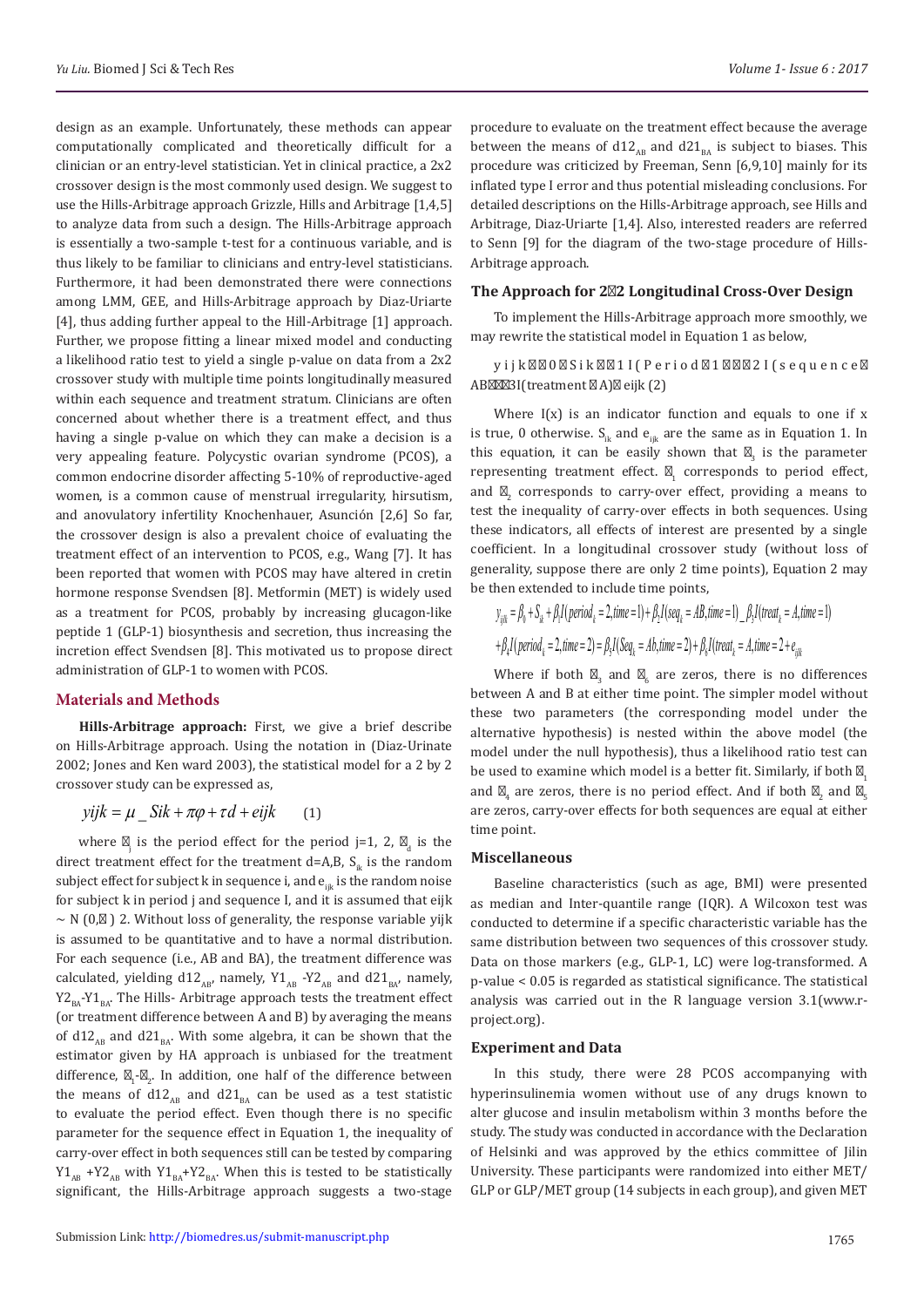(0.5g tid) and GLP-1 (5ug during the first month, then followed by 10ug for a duration of 2months) for a period of 3months. After 10 days of washout, they were crossed-over to the other treatment. Venous blood was drawn for the detection of blood lipids including triglyceride (TG), total cholesterol (TC), high-density lipoprotein (HDL), and low-density lipoprotein (LDL) using biochemical methods (Beckman, USA), the detection of 6 sex hormones including familial hyper cholesterolaemia (FH), follicle-stimulating hormone (FSH), estradiol (E2), testosterone (T), luteinizing hormone (LH), and prolactin (PRL) using radio immunoassays,

the detection of fasting blood glucose levels using an oral glucose tolerance test (OGTT) with 75 g of glucose, the detection of 1-h postprandial blood glucose, and the detection of 2-h postprandial blood glucose (BIOSEN5030 blood glucose analyzer). In addition, insulin, C-peptide (electro chem. iluminescence immunoassay, Roche, Germany), active GLP-1, and total GIP levels (Enzyme-linked immuno sorbent assay, ELISA) were measured during fasting (0 min) and 15min, 30min, 60min, 120min, and 180min after glucose administration. All these measurements took place repeatedly at the baseline and at the end of each period.

|  | Table 1: The baseline characteristics (median + IQR for continuous variables). |
|--|--------------------------------------------------------------------------------|
|--|--------------------------------------------------------------------------------|

|                                                                 | MET $(n=14)$                                                 | $GLP(n=14)$     | p-value   |  |  |  |  |
|-----------------------------------------------------------------|--------------------------------------------------------------|-----------------|-----------|--|--|--|--|
| Age                                                             | 24.50 (8.50)                                                 | 26(7.25)        | 0.0986    |  |  |  |  |
| BMI                                                             | 30.14 (9.33)                                                 | 27.84 (5.27)    | 0.3552    |  |  |  |  |
| Waist                                                           | 97.5 (16.50)                                                 | 93 (10.75)      | 0.1641    |  |  |  |  |
| B. The Comparison of Cross-Sectional Biomarkers at the Baseline |                                                              |                 |           |  |  |  |  |
| Triglyceride (TG)                                               | 1.24(1.77)                                                   | 1.87(1.52)      | 0.5886    |  |  |  |  |
| DL                                                              | 4.91 (0.97)                                                  | 5.35 (0.88)     | 0.1270    |  |  |  |  |
| HDL                                                             | 1.26(0.38)                                                   | 1.25(0.23)      | 0.9450    |  |  |  |  |
| <b>LDL</b>                                                      | 2.77(1.04)                                                   | 3.34(0.41)      | $0.0092*$ |  |  |  |  |
| LH                                                              | 7.11 (4.74)                                                  | 6.40(6.54)      | 0.8084    |  |  |  |  |
| <b>FSH</b>                                                      | 5.23 (1.79)                                                  | 7.27 (2.23)     | $0.0068*$ |  |  |  |  |
| Progesterone                                                    | 0.58(1.50)                                                   | 1.78(3.12)      | 0.6547    |  |  |  |  |
| PRL                                                             | 106.70 (105.80)                                              | 68.61 (99.49)   | 0.7202    |  |  |  |  |
| Estrogen                                                        | 43.21 (31.50)                                                | 66.49 (30.36)   | $0.0070*$ |  |  |  |  |
| Testosterone                                                    | 0.66(0.33)                                                   | 0.87(0.27)      | $0.0028*$ |  |  |  |  |
|                                                                 | C. The Comparison of Longitudinal Biomarkers at the Baseline |                 |           |  |  |  |  |
| Glucose: Fasting                                                | 4.59 (1.36)                                                  | 4.88(0.86)      | 0.1304    |  |  |  |  |
| $\mathbf{1}$<br>hr                                              | 8.77 (3.89)                                                  | 8.46 (5.07)     | $0.0107*$ |  |  |  |  |
| $\overline{2}$<br>hr                                            | 6.24(2.17)                                                   | 7.47 (1.32)     | 0.3529    |  |  |  |  |
|                                                                 | 18.80 (35.17)                                                | 33.56 (22.24)   | 0.2174    |  |  |  |  |
|                                                                 | 108.07 (59.41)                                               | 107.94 (77.52)  | 0.0861    |  |  |  |  |
| INS:                                                            | 101.38 (150.34)                                              | 161.61 (147.40) | 0.1091    |  |  |  |  |
|                                                                 | 103.86 (111.36)                                              | 204.33 (134.74) | $0.0022*$ |  |  |  |  |
|                                                                 | 108.99 (142.36)                                              | 156.02 (156.94) | 0.1741    |  |  |  |  |
|                                                                 | 40.87 (70.40)                                                | 62.55 (66.63)   | 0.2679    |  |  |  |  |
|                                                                 | 2.32 (0.42)                                                  | 3.25(2.26)      | 0.5287    |  |  |  |  |
|                                                                 | 6.37(3.75)                                                   | 6.25(3.52)      | 0.7905    |  |  |  |  |
|                                                                 | 9.30 (3.78)                                                  | 9.29 (6.18)     | 0.6904    |  |  |  |  |
| C-peptide:                                                      | 9.32 (4.40)                                                  | 10.51(6.51)     | 0.2363    |  |  |  |  |
|                                                                 | 9.06 (4.38)                                                  | 11.54 (5.15)    | 0.7003    |  |  |  |  |
|                                                                 | 6.26(5.59)                                                   | 6.37 (4.59)     | 0.0389*   |  |  |  |  |

## **Results and Discussion**

The primary objectives of this study are to compare the effects of MET vs. GLP-1 on women with PCOS accompanying with hyper insulinemia and to assess whether GLP-1 has beneficial effects on PCOS. More details of the study are provided in the Methods section. Our cross-sectional analysis on the 2x2 crossover data indicated there is no difference between GLP-1 and MET (Tables 1 & 2). However, there might exist a period effect (e.g., p=0.0039 and

0.0029 for progesterone and PRL, respectively) and inequality of carryover between two sequences (p=0.0307 for testosterone). The washout period of 10 days was chosen based upon our preliminary studies (unpublished work) on the pharmacokinetics behaviors of GLP-1. Considering this is the first experiment testing the effect of GLP-1 on PCOS and the first test implementing crossover design, it remains unclear whether 10 days is sufficiently long to wash out the effects of GLP-1 or MET in either sequence. Our analysis suggested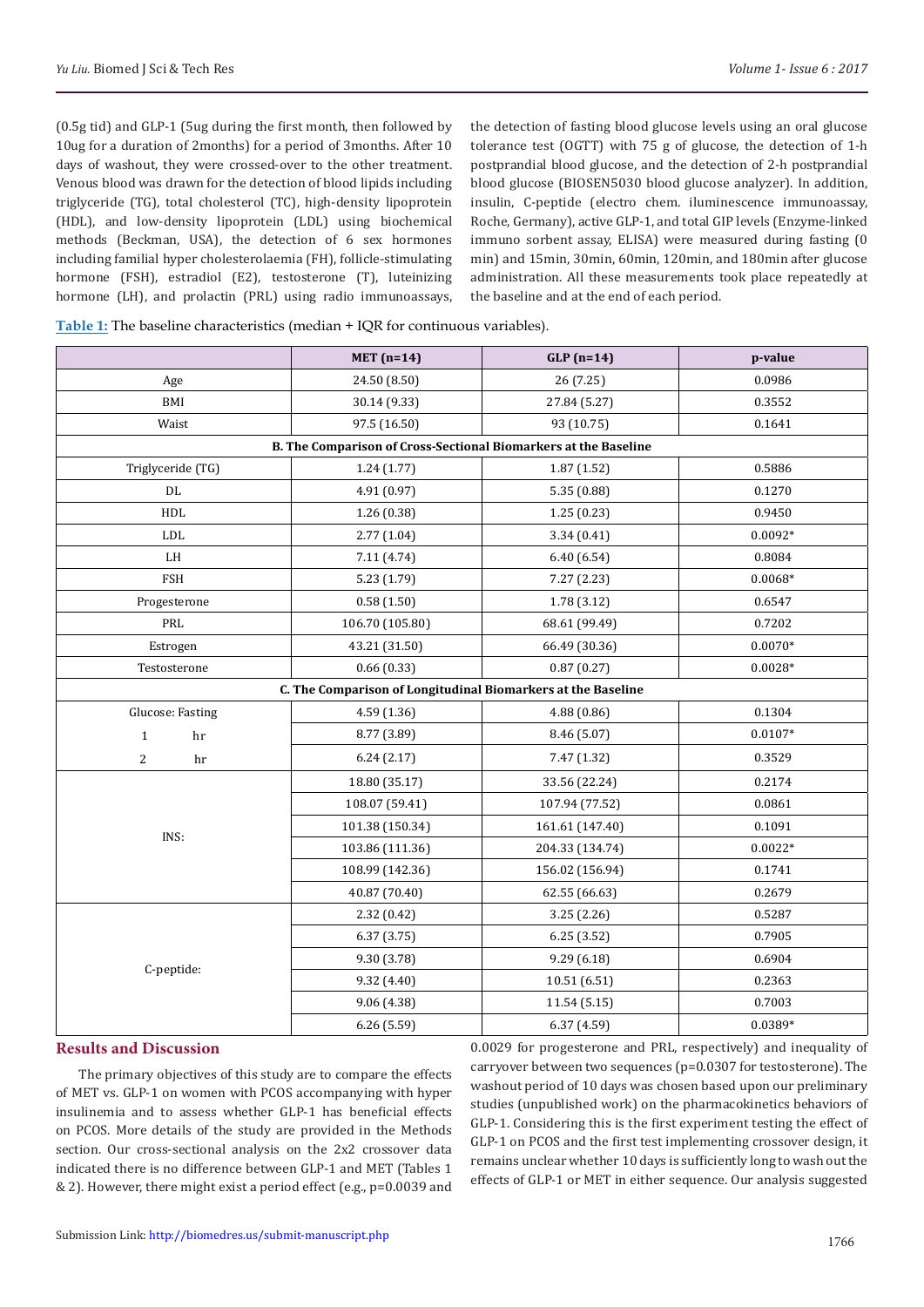a longer washout period for GLP-1 might be required. (Table 3) summarizes the treatment effect and period effect estimates at each time point for the longitudinal 2x2 crossover data. There is no statistically significant difference between GLP-1 and MET on longitudinally measured markers, i.e., glucose, insulin (INS), and Cpeptide.

**Table 2:** The comparison between GLP-1 and MET on simple endpoint.

|              | <b>Treatment</b>             |         | <b>Period</b>                |           | Carry-over                   |           |
|--------------|------------------------------|---------|------------------------------|-----------|------------------------------|-----------|
|              | <b>Estimate</b><br>(mean SE) | p-value | <b>Estimate</b><br>(mean SE) | p-value   | <b>Estimate</b><br>(mean SE) | p-value   |
| Triglyceride | 0.0074 0.0935                | 0.9376  | $-0.0438$ 0.0935             | 0.6435    | 0.0005 0.2245                | 0.9981    |
| DL           | $-0.0165$ $0.0319$           | 0.6091  | $-0.0386$ $0.0319$           | 0.2367    | 0.0507 0.0668                | 0.4546    |
| <b>HDL</b>   | $-0.0092$ $0.0437$           | 0.8349  | 0.0192 0.0437                | 0.6647    | 0.0285 0.0786                | 0.7198    |
| LDL          | $-0.0572$ $0.0381$           | 0.1451  | $-0.0524$ $0.0381$           | 0.1805    | 0.1294 0.0828                | 0.1300    |
| LH.          | $-0.2238$ $0.1923$           | 0.2551  | 0.3128 0.1923                | 0.1159    | 0.4028 0.3692                | 0.2853    |
| <b>FSH</b>   | $-0.0724$ $0.1616$           | 0.6579  | 0.1515 0.1616                | 0.3571    | 0.3681 0.2182                | 0.1035    |
| Progesterone | 0.3669 0.3100                | 0.2474  | $-0.9817$ $0.3100$           | $0.0039*$ | $-0.1938$ $0.3834$           | 0.6175    |
| PRI.         | 0.0666 0.2583                | 0.7987  | $-0.8483$ $0.2583$           | $0.0029*$ | $-0.0666$ $0.2583$           | 0.2987    |
| Estradiol    | $-0.1628$ 0.2663             | 0.5461  | 0.0437 0.2663                | 0.8710    | 0.2010 0.2853                | 0.4874    |
| Testosterone | 0.1278 0.1971                | 0.5222  | $-0.2968$ 0.1971             | 0.1442    | 0.4503 0.1971                | $0.0307*$ |

Note: The values of these markers were logarithm transformed. \* p<0.05.

**Table 3:** The comparison between GLP-1 and MET on multiple endpoints.

|                   | <b>Treatment (GLP - MET)</b> |         | <b>Period effect</b>         |           | Carry-over                   |           |
|-------------------|------------------------------|---------|------------------------------|-----------|------------------------------|-----------|
|                   | <b>Estimate</b><br>(mean SE) | p-value | <b>Estimate</b><br>(mean SE) | p-value   | <b>Estimate</b><br>(mean SE) | p-value   |
| Glucose: fast     | $-0.0292$ $0.0237$           | 0.2251  | 0.0057 0.0237                | 0.8088    | 0.0333 0.0427                | 0.4415    |
| 1 hr              | 0.0308 0.0488                | 0.5340  | 0.0498 0.0488                | 0.3170    | 0.2131 0.0907                | $0.0266*$ |
| 2 <sub>hr</sub>   | 0.0302 0.0423                | 0.4816  | 0.0458 0.0423                | 0.2881    | 0.0472 0.0742                | 0.5299    |
| INS: 0min         | $-0.0140$ $0.1235$           | 0.9106  | $-0.2237$ $0.1235$           | 0.0816    | 0.0898 0.2396                | 0.7109    |
| $15 \text{ min}$  | $-0.1563$ $0.1384$           | 0.2710  | $-0.3671$ $0.1384$           | $0.0146*$ | 0.4517 0.2953                | 0.1382    |
| 30 min            | 0.0730 0.1484                | 0.6268  | $-0.2209$ $0.1484$           | 0.1487    | 0.2231 0.2169                | 0.3133    |
| 60 min            | $-0.1497$ $0.1127$           | 0.1956  | $-0.2725$ $0.1127$           | $0.0229*$ | 0.4879 0.2103                | $0.0285*$ |
| $120 \text{ min}$ | $-0.1067$ 0.1497             | 0.4822  | $-0.3042$ 0.1497             | 0.0524    | 0.1120 0.2891                | 0.7017    |
| 180 min           | 0.0180 0.1630                | 0.9129  | $-0.2815$ $0.1630$           | 0.0961    | $-0.3282$ $0.2634$           | 0.2238    |
| C-peptide 0       | $-0.0322$ $0.0844$           | 0.7060  | $-0.3148$ $0.0844$           | $0.0009*$ | $-0.0402$ $0.1857$           | 0.8302    |
| $15 \text{ min}$  | 0.0170 0.1168                | 0.8857  | $-0.2543$ $0.1168$           | 0.0388*   | $-0.0996$ $0.2120$           | 0.6424    |
| $30 \text{ min}$  | 0.1145 0.1177                | 0.3400  | $-0.2967$ 0.1177             | $0.0182*$ | $-0.0385$ $0.1767$           | 0.8291    |
| $60$ min          | 0.1267 0.1053                | 0.2397  | $-0.2460$ $0.1053$           | $0.0274*$ | 0.0344 0.1363                | 0.8025    |
| $120 \text{ min}$ | 0.0658 0.1191                | 0.5856  | $-0.1653$ $0.1191$           | 0.1769    | $-0.1468$ $0.1634$           | 0.3770    |
| 180 min           | $-0.0036$ 0.1295             | 0.9778  | $-0.2002$ $0.1295$           | 0.1343    | $-0.5558$ $0.2201$           | $0.0180*$ |

Note: The values of these markers were logarithm transformed. \*p<0.05.

For the period effect testing, all p-values at all time points were bigger than 0.05 for the analysis on glucose. Based on those p-values, it may be concluded that no period effect for glucose since there exists no period effect at each time point. However, for INS and C-peptide, no definitive conclusion can be drawn because inconsistent p-values were obtained at different time points. Thus, we conducted a likelihood ratio test (see the Materials and Methods section for more details) to obtain a single p-value. P-values are 0.6921, 0.0009, and 0.0052 for INS on treatment (GLP versus

MET) effect, period effect, and carry-over, respectively. P-values are 0.8181, <0.0001, and 0.0036 for treatment effect, period effect, and carry-over, respectively. It is evident that both the period effects and inequality of carryover in two sequences exist in the study. Interestingly, as shown in (Figure 1), there is an obvious pattern in the treatment difference of C-peptide and INS between GLP-1 and MET over time in spite of no statistical significance. For C-peptide, the differences reached their nadirs at the extreme time points and their peak at the middle time points (although for the GLP1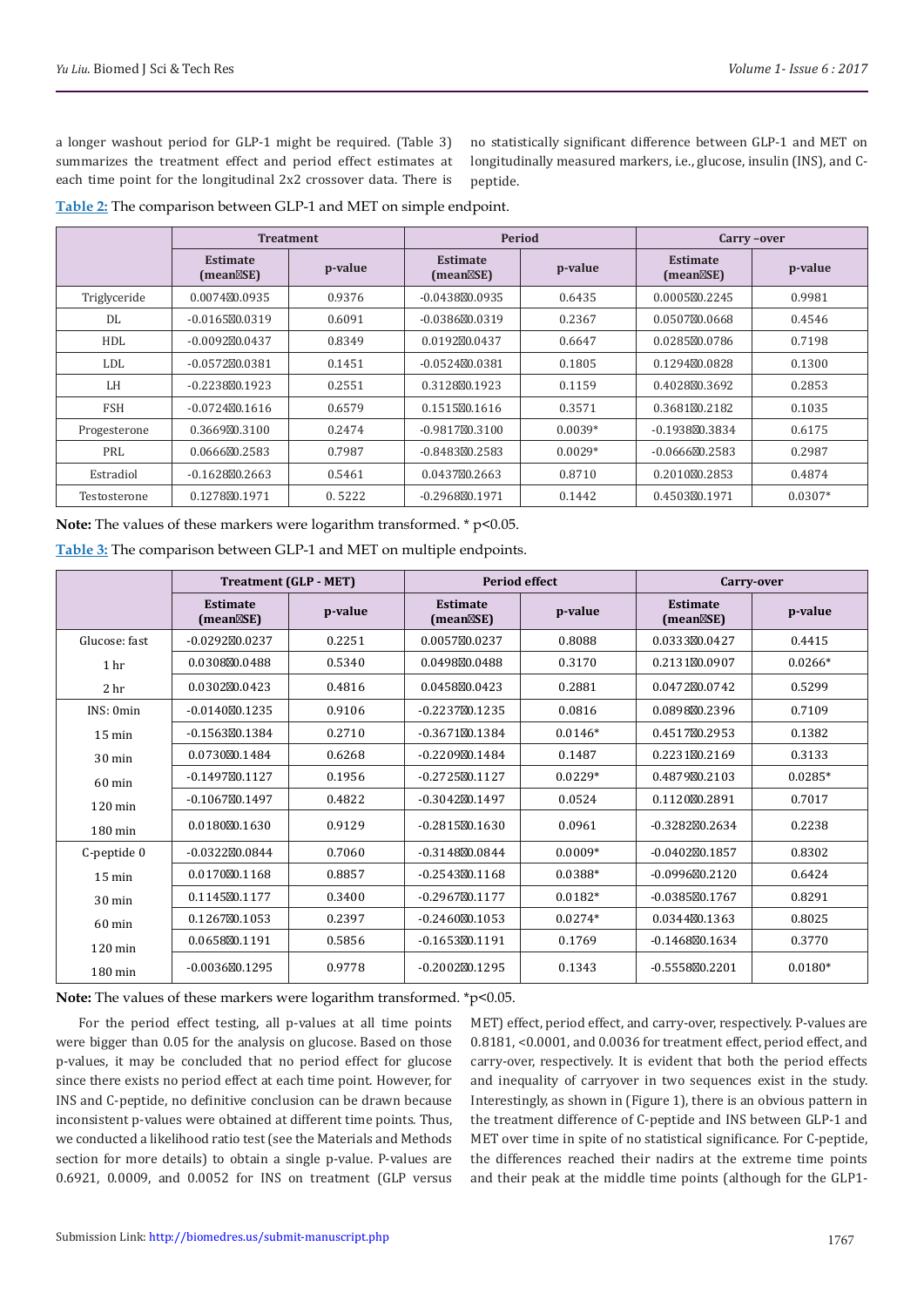MET sequence, the peak was attained earlier than for the MET-GLP-1 sequence). Meanwhile, the change patterns for INS were approximately identical for both sequences, i.e., peak at 30 minutes, a sharp decline followed by a gradual ascent. Further investigation is warranted on the biological implication beneath those patterns.



Figure 1: Change pattern of the treatment difference between GLP-1 and MET over time. A. C- peptide: the differences reached their nadirs at the extreme time points and their peak at the middle time points. B. INS: the change patterns for INS were approximately identical for both sequences.

# **Conclusion**

The crossover design is very popular for the study of new and developmental drugs. However the crossover design tends to be adopted for its sample size savings, but without regard to whether such a design is suitable for the research question Mills [11]. Furthermore, a naïve method of analysis (e.g. paired t-test) that ignores the complexity of the design is often chosen. Another misleading preference is to obtain separate treatment effect estimates for each sequence or for each period, which sometimes yields inconsistent messages and inconclusive results. Even with consistent estimates, there is nevertheless no overall estimate of the treatment effect. Badly, these results often contribute as preliminary evidence in the literatures. Given that GEE and mixed models, two major methods used to analyze the data from a longitudinal study, are complicated for a clinician, Hills-Arbitrage approach turned out as a handy tool to deal with a crossover study. This approach is essentially a pooled t-test, and thus can be easily implemented with the aid of any statistical software. When we applied the Hills-Arbitrage approach to a PCOS data, no statistically significant results came up. First, we emphasize that GLP-1 is compared with another active agent MET, right now we only can not find evidence to support that GLP-1 is superior to MET. That cannot exclude the possibility that both GLP-1 and MET might have equal beneficial effects on PCOS in the considered markers (i.e., glucose, INS, c-peptide) herein. Also, another experiments conducted by us showed (unpublished work) that GLP-1 did improve upon some biomarkers and clinical outcomes (e.g., pregnancy).

Second, the size of this study is small even though the sample size calculation at the planning stage of this study indicated 14 per group can provide a good enough power, which was based on a large predetermined difference between the GLP-1 and MET groups. Our results may have yielded different results if we had powered the study to detect a smaller, yet still clinically significant, treatment difference. In this study, we used the raw data and have them logtransformed. Let  $Y_1, Y_2, Y_3, Y_4$  represent period 1 baseline, period 1 outcome, period 2 baselines, and period2 outcome, respectively. Some clinicians questioned that why not use the change from the baseline instead. As demonstrated by Senn [12] that unless there is a very long washout period, the estimator using the raw data (Y<sub>2</sub>,  $Y_4$ ) is more efficient than that using the change from the baseline (i.e.,  $Y_2$ -  $Y_1$  and  $Y_4$ -  $Y_3$ ). Let alone there is no baseline measures (i.e.,  $Y_{3}$ ) at the second period (right after the washout) in this study. If as suggested by them, the changes from the first baseline measures were evaluated (i.e.,  $Y_2-Y_1$  and  $Y_4-Y_1$ ), the results for treatment and period effect tests will be the same as two Y<sub>1</sub>s are cancelled out each other. For the effect of including baseline measures on carryover test, the interested readers are referred to Freeman [11] for details. However, it is always good to incorporating the baseline measures as a covariate, as suggested by Fleiss [12-16]. The results of such analysis are not shown here because of approximate same results produced. Despite the absence of statistically significant results, this study, being the first study to explore the effects of direct administration of GLP-1 to PCOS patients, is nevertheless clinically meaningful. Not only does it show a washout period longer than 10 days is desired, but also it suggests GLP-1 may have positive effect on PCOS. Certainly, a larger study using a parallel design is warranted to evaluate the treatment effects of GLP-1 on PCOS thoroughly.

## **Acknowledgement**

This study was supported by National natural science Foundation of China (No.81170746 and No.31401123) and Norman Bethune Program of Jilin University (No. 2012214).